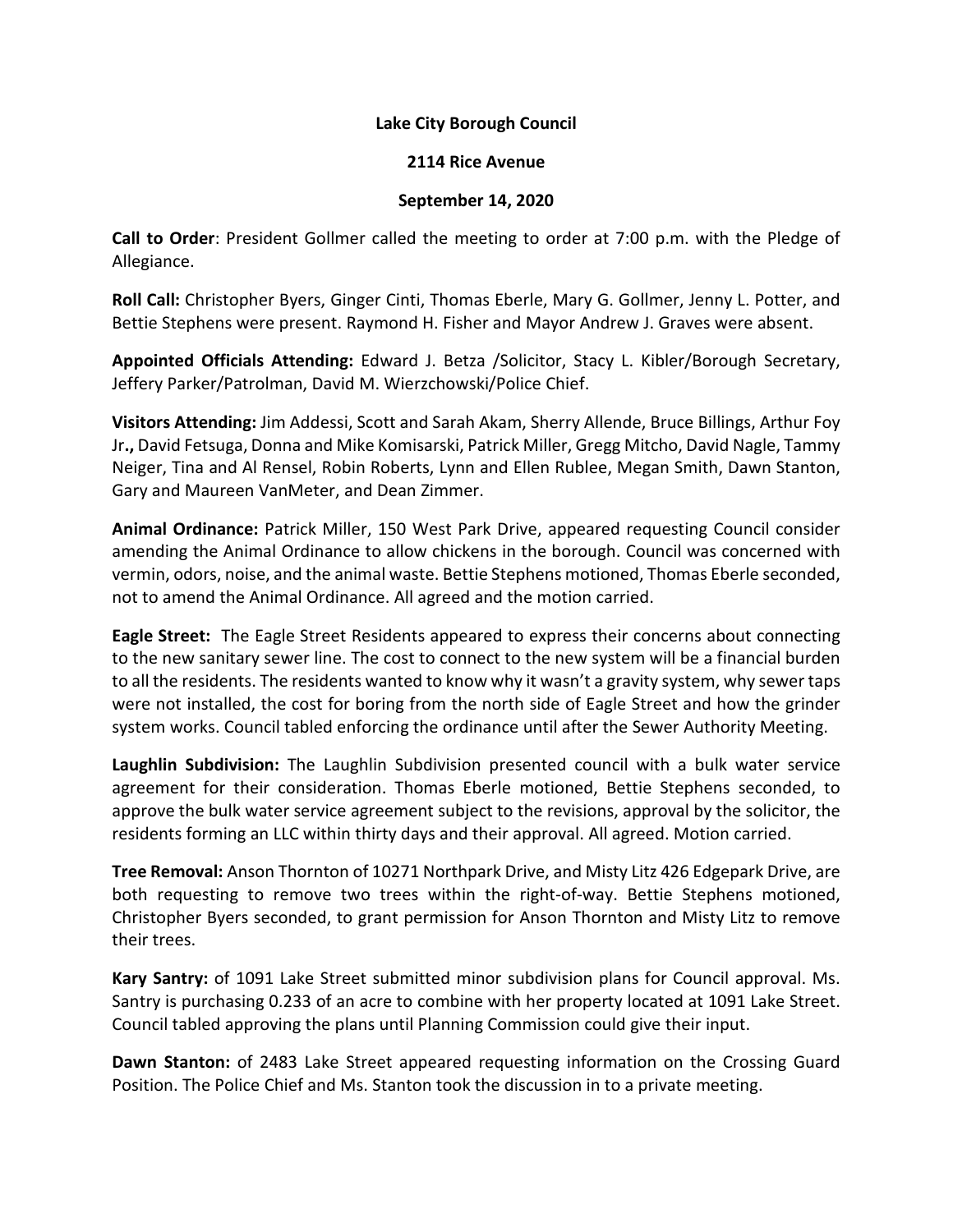**Minutes:** Ginger Cinti had a correction to the minutes. The Water and Sewer Committee met with the Laughlin Subdivision, not the Streets Committee. Christopher Byers motioned, Thomas Eberle seconded, to approve the August 10, 2020, Minutes, as amended. Motion carried, after all agreed.

**Bills for Approval:** Christopher Byers motioned, Ginger Cinti seconded, to approve the September Bills. All agreed. Motion carried.

**Transfer Resolution:** Christopher Byers motioned, Bettie Stephens seconded, to approve the transfer resolution. All Agreed. Motion carried. The resolution allows for the 2020 budgeted transfers to Equipment Depreciation. It also allows for the transfer to Sewer Fund for receipts owed from the Water Fund.

**Code Book:** Christopher Byers motioned, Jenny Potter seconded, accepting the quote from General Code to update the code book. All agreed. Motion Carried. The update will cost between \$3,895, and \$4,635.

**Water Plant:** The generator at the water plant is over thirty years old, has a radiator leak, and needs a new muffler. The estimated cost to rebuild the radiator and replace the muffler is \$6,000; and the estimated cost to purchase a new one is \$45,000. Christopher Byers motioned, Ginger Cinti seconded, to purchase a new generator. All agreed, except Ginger Cinti, who abstained. Motion carried.

Christopher Byers motioned, Jenny Potter seconded, to purchase a new generator. All agreed, except Ginger Cinti, who abstained. Motion carried.

**Engineer:** Council agreed Deiss and Halmi Engineering does an excellent job; however, the Sewer Authority and Borough should have separate engineers. Christopher Byers motioned, Bettie Stephens seconded, to appoint Rabell Surveying and Engineering as the Borough Engineer. All agreed, motion carried.

**Erie County Landbank:** Christopher Byers motioned, Bettie Stephens seconded, to accept the intergovernmental cooperation agreement between the Erie County Land Bank, Lake City Borough, and Girard School District. All agreed. Motion carried. The Agreement allows the Borough, and Land Bank, to encourage productive land uses, stabilize the community, and the tax base.

**MMO:** Christopher Byers motioned, Ginger Cinti seconded, to accept the uniform and nonuniform MMO's. Motion carried, after all agreed.

**Tax Claim:** Resolution 9-14-2020, is a resolution approving an agreement among the County of Erie, Erie County Tax Claim Bureau, and the Law Firm of Macdonald, Illig, Jones & Britton LLP, to conduct the lien free tax sale. Christopher Byers motioned, Thomas Eberle seconded, to accept Resolution 9-14-20. All agreed. Motion carried.

**Bicycles:** Christopher Byers motioned, Ginger Cinti seconded, to approve a Resolution declaring 18 bicycles as surplus, and donating them to the Anna Shelter. Motion Carried, after all agreed.